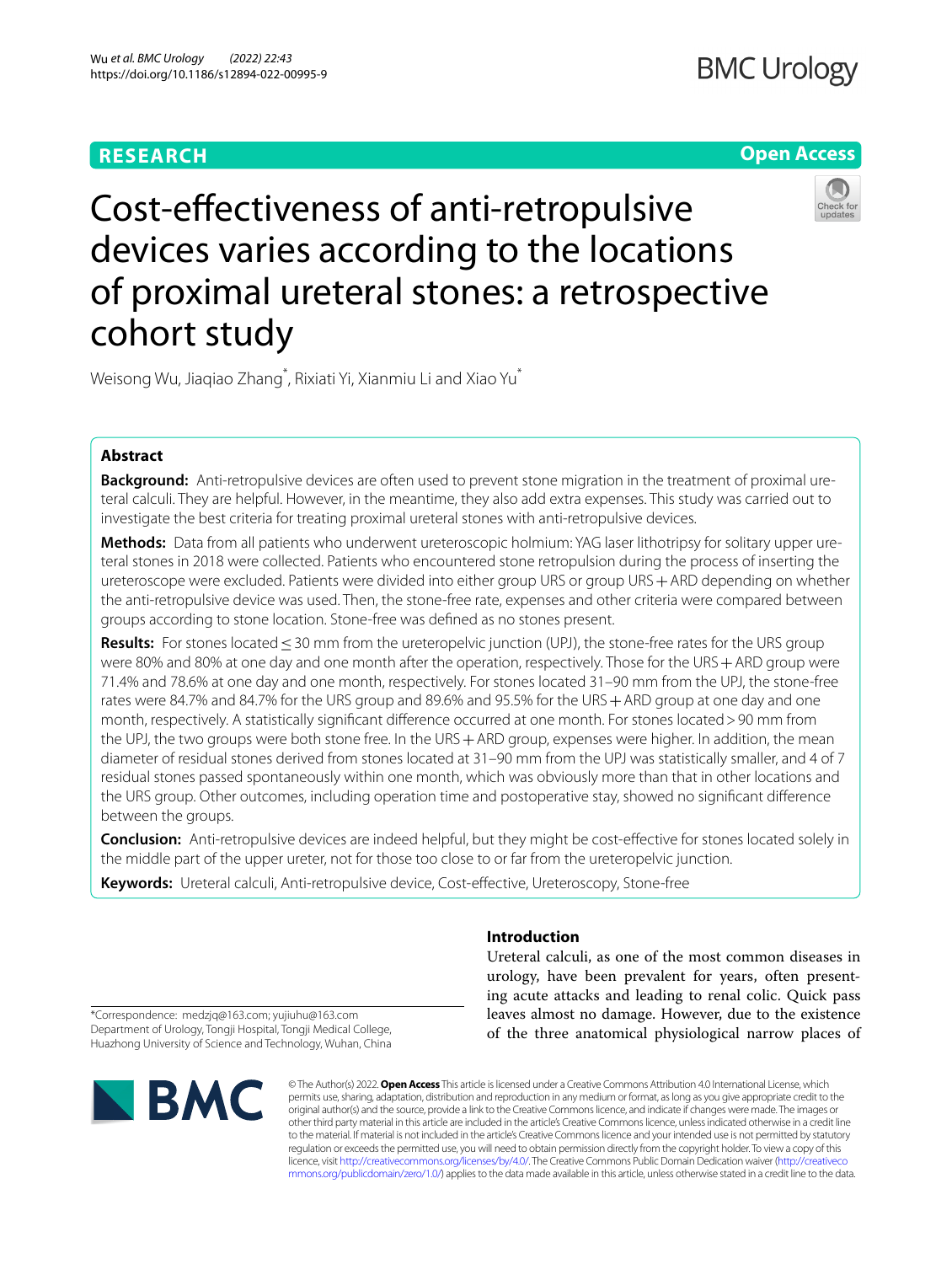the ureter, not all stones could pass, especially those large ones. When stones fail to pass spontaneously and medical therapy or active stone removal is indicated, timely surgery should be considered to protect renal function. Shock wave lithotripsy and endourological procedures, including semirigid ureteroscopy (URS), fexible ureteroscopy and percutaneous nephrolithotomy, are common methods [\[1](#page-5-0)]. Of them, URS has gained popularity due to efficiency and relatively low requirements of equipment and skills and something else [\[2](#page-5-1)]. Although URS is recommended as an efective treatment for ureteral stones in all locations, stone-free rates (SFRs) difer greatly in diferent locations: approximately 85% for proximal ureter locations, 90% for mid-ureter locations and 94% for distal ureter locations [\[3](#page-5-2)]. Retropulsion, defned as unintended migration of stone or debris back into the kidney, leads to most failure in the proximal ureter locations and results in a lower SFR [\[4](#page-5-3)]. Many measures have been taken to reduce retropulsion, such as the Trendelenburg position and anti-retropulsive devices (ARDs) [[5–](#page-6-0)[7\]](#page-6-1).

In processing upper ureteral calculi, ARDs are often used, which have various shapes but work similarly by fxing the stones and preventing upmigration [\[8\]](#page-6-2). URS with ARD indeed improves the stone-free rate but also brings an extra expense. In theory, it will not be cost-efective for all upper ureteral stones. Prior studies demonstrated that the usage of ARD would be cost-efective if the retropulsion rate was greater than 6.3% [[9\]](#page-6-3). Nevertheless, clinical experience indicates that the closer the stones are from the ureteropelvic junction (UPJ), the higher the rate of upmigration back into the renal space might be. In addition, not all retropulsions could be successfully prevented by ARD. What was worse, some debris managed to pass the ARD and fnally left in the kidney, which also diminished its priority. Therefore, we conducted this study hoping to investigate the best optimal occasion for URS in treating proximal ureteral stones with ARD.

### **Methods**

A retrospective cohort study of proximal ureteral stone treatment with and without ARD was conducted. Patients with solitary upper ureteral stones from January 2018 to December 2018 were divided into either the URS group or the URS+ARD group by whether ARD was used. Then, patients were further analysed according to the distance of stones from the UPJ. Patients who encountered stone retropulsion during the process of inserting the ureteroscope met our exclusion criteria. Stone diagnosis was confrmed by multiple modalities, principally by noncontrast-enhanced computed tomography (NCCT). All stones were disintegrated by 8/9.8 F semirigid ureteroscope with holmium:YAG laser 1–1.5 J, 15–20 Hz in our department. ARD referred to N-Trap,

Cook Medical (Additional fle [1:](#page-5-4) Figure S1). A JJ stent was placed on all patients, fxed with pigtail coils two to four weeks after the operation and followed up with for one year. Pre, intra- and postoperative outcomes were compared between groups.

All clinical data were collected from inpatient medical records, and follow-up results were obtained from outpatient medical records and telephone surveys focused on prognosis. Dilation up to the renal pelvis, central and peripheral calices dilated, and already result in parenchyma thin were defned as mild, moderate and severe grade of hydronephrosis, respectively [\[10\]](#page-6-4). Expenses were obtained from inpatient billing. Stone free meant no stone left was judged by kidney-ureter-bladder (KUB) at one day and one month after the operation. Stone residual meant that there was stone present, no matter the size. The distance from the UPJ was defined as the vertical distance to the maximum plane of the stone. Based on frequency distribution and clinical experience, the ureter was divided into three parts,  $\leq 30$  mm, 31–90 mm, and>90 mm.

We used SPSS v.26 to process the data. Numerical variables were tested for normality and are presented as the  $mean ± SD$ . Then, an independent-samples t test was performed.  $\chi^2$  or Fisher's exact test was used to analyse the counting data.  $p < 0.05$  was recorded as statistically signifcant.

## **Results**

As seen in Table [1](#page-2-0), for patients whose stones were located  $\leq$  30 mm from the UPJ, all baseline data between the URS group and  $URS + ARD$  group were similar. The two groups had comparable demographic data, including sex, age, BMI, and similar stone characteristics, including length, width, burden, density and hydronephrosis grade. Patients in the groups had almost the same operation time and SFR at one day and one month. Regardless of whether the ARD was used, SFRs were not high enough, 80% for the URS group and 71.4% for the URS+ARD group at one day and 80% and 78.6% at one month. Surprisingly, expense between groups also showed no significant diference.

For patients whose stones were located 31–90 mm from the UPJ, the SFRs were 84.7% for the URS group and 89.6% for the URS+ARD group at one day and 84.7% and 95.5% at one month, as presented in Table [2](#page-3-0). A statistically signifcant diference occurred at one month. A higher SFR was observed when ARD was used, despite a larger stone length and burden. The Expense of the URS+ARD group was obviously higher than that of the URS group. Other data, including postoperative stay and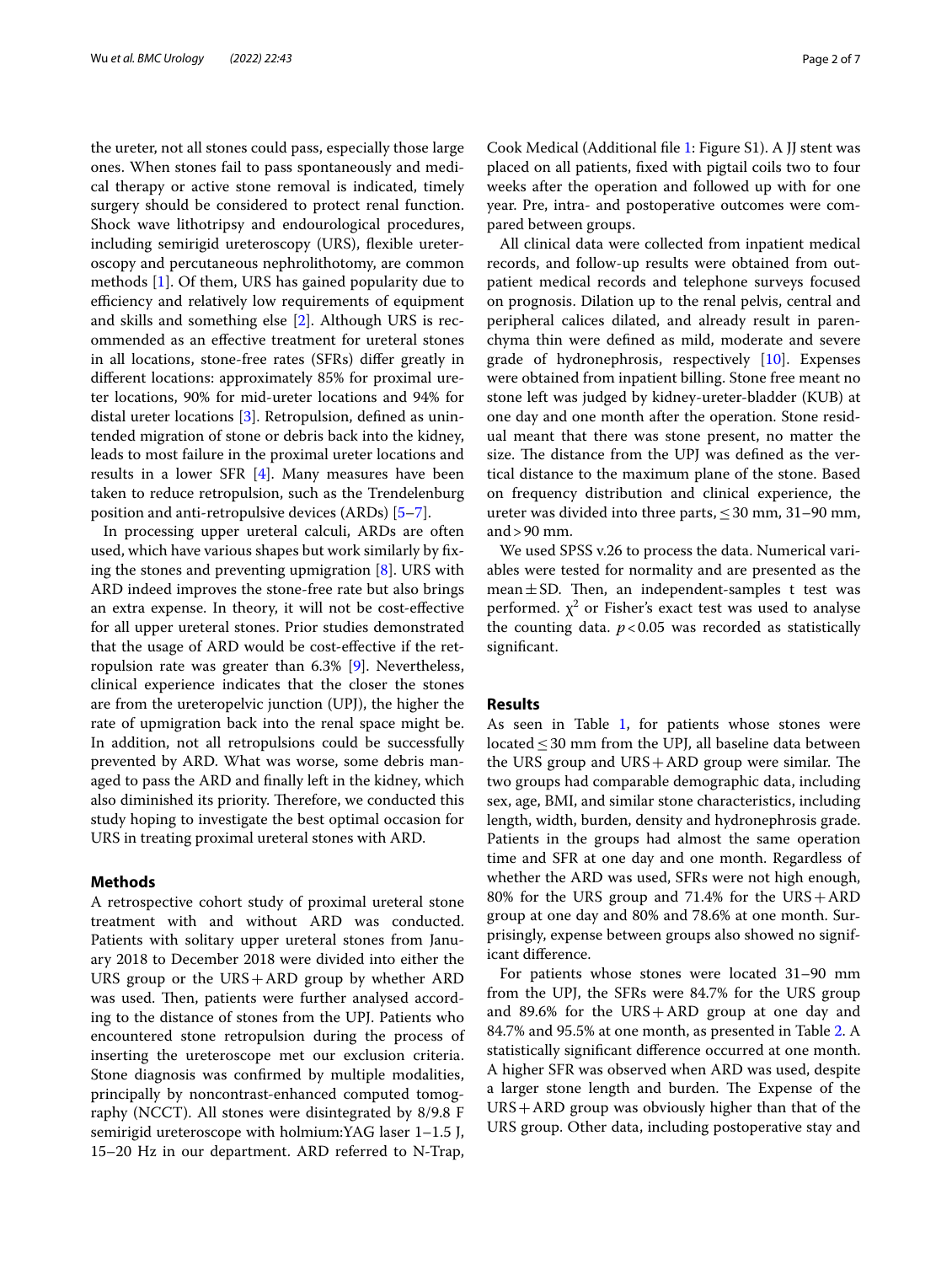|                                                              | Type of procedure                                         |                                                         | p value |
|--------------------------------------------------------------|-----------------------------------------------------------|---------------------------------------------------------|---------|
|                                                              | <b>URS</b>                                                | $URS + ARD$                                             |         |
| All patients. no                                             | 25                                                        | 14                                                      |         |
| Gender, no. Male/Female                                      | 12/13                                                     | 7/7                                                     | 1.000   |
| Age, years, mean $\pm$ SD,<br>median [range]                 | $49.4 \pm 15.9$ , 48<br>$[22 - 73]$                       | $46.1 \pm 11.8$ , 44.5<br>$[27 - 65]$                   | 0.504   |
| BMI, mean $\pm$ SD,<br>median [range]                        | $23.7 \pm 2.9$ , 23.5<br>$[19.5 - 31.2]$                  | $24.4 \pm 3.3, 25.7$<br>$[18.0 - 29.4]$                 | 0.478   |
| Hydronephrosis grade, no. Mild/Moderate/<br>Severe           | 15/7/3                                                    | 11/3/0                                                  | 0.317   |
| Stone laterality (L/R), no                                   | 10/15                                                     | 6/8                                                     | 1.000   |
| Stone size, mean $\pm$ SD<br>median [range]                  |                                                           |                                                         |         |
| Length (mm)                                                  | $10.2 \pm 4.0, 10$<br>$[5 - 20]$                          | $11.6 \pm 4.2, 11$<br>$[4 - 18]$                        | 0.298   |
| Width(mm)                                                    | $6.6 \pm 2.1, 6$<br>$[4 - 10]$                            | $8.2 \pm 3.3, 7.5$<br>$[3 - 15]$                        | 0.069   |
| Burden (mm <sup>2</sup> ) <sup>a</sup>                       | $57.5 \pm 38.2, 47.1$<br>$[15.7 - 157.0]$                 | $82.6 \pm 55.3, 65.9$<br>$[7.1 - 176.6]$                | 0.102   |
| Density (HU)                                                 | 1129.4 ± 327.5, 1119,<br>$[467 - 1849]$                   | 1268.8 ± 301.0, 1332.5<br>$[619 - 1643]$                | 0.254   |
| Operation time (min),<br>mean $\pm$ SD, median [range]       | $40.1 \pm 19.0, 42$<br>$[12 - 94]$                        | $44.5 \pm 25.3, 42.5$<br>$[18 - 82]$                    | 0.648   |
| Intraoperation complications                                 | $\Omega$                                                  | $\Omega$                                                |         |
| Postoperative stay (days),<br>$mean \pm SD$ , median [range] | $4.0 \pm 1.7, 4$<br>$[2-8]$                               | $3.2 \pm 2.1, 2$<br>$[1 - 7]$                           | 0.240   |
| Post-fever, no                                               | 0                                                         | 1                                                       | 0.359   |
| Post-sepsis, no                                              | $\Omega$                                                  | 1                                                       | 0.359   |
| Total expense (¥),<br>mean $\pm$ SD, median [range]          | 22,693.6 ± 11,528.6, 18,644.5<br>$[11693.0 \pm 54,848.0]$ | 23,839.6 ± 5046.9, 23,295.7<br>$[17096.0 \pm 33,675.0]$ | 0.729   |
| SFR (%)                                                      |                                                           |                                                         |         |
| One-day                                                      | 80.0                                                      | 71.4                                                    | 0.696   |
| One-month                                                    | 80.0                                                      | 78.6                                                    | 1.000   |

#### <span id="page-2-0"></span>**Table 1** Baseline characteristics of patients whose stones were located ≤30 mm from the UPJ

 $a$  Stones Burden  $=$  Length $*$  width $*$ 0.25 $*$ 3.14

complications, showed no signifcant diference. No signifcant reduction in operative time was observed.

For patients whose stones were located > 90 mm from the UPJ, as shown in Table [3](#page-4-0), none of the stones or debris migrated back into the kidney and resulted in 100% SFRs in either group. Only expense showed a signifcant diference between the two groups. Similar to Table [2](#page-3-0), signifcantly higher expenditure was observed in the  $URS + ARD$  group.

Table [4](#page-4-1) shows that the mean diameters of the residual stones located < 30 mm from the UPJ in the two groups were similar, but those located 31–90 mm from the UPJ were signifcantly larger in the URS group than in the  $URS + ARD$  group. In addition, the proportion  $(4/7)$  of residual stones derived from stones located 31–90 mm from the UPJ in the  $URS+ARD$  group that passed spontaneously within one month was higher than that in the other groups.

## **Discussion**

Due to the high stone-free rate and minimal invasiveness, ureteroscopy has a steep rising trend of usage [\[2](#page-5-1), [11\]](#page-6-5). Indeed, ureteroscopy shows efectiveness in ureteral calculi in all locations. However, hindered by retropulsion, the SFR for proximal stones is not as high as that for other locations. This is because the semirigid ureteroscope is difficult to access above the level of the renal pelvis. ARD works by fxing the stone and avoiding upmigration, and it has been proven in many articles that it succeeds in bringing a higher stone-free rate [[12](#page-6-6)]. However, the extra charge should not be ignored. Since all other outcomes, including operation time,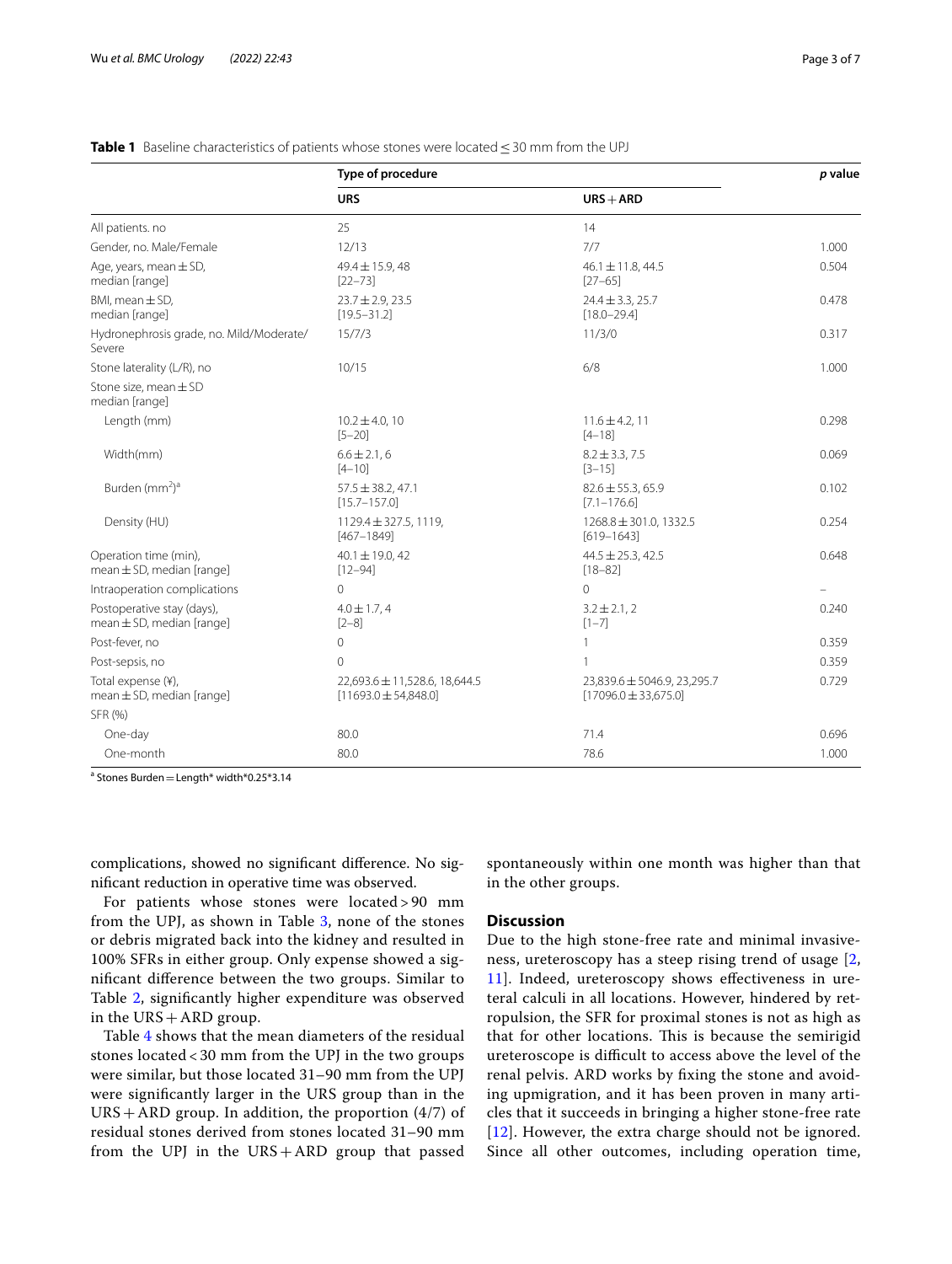|                                                             | Type of procedure                                        |                                                          | p value |
|-------------------------------------------------------------|----------------------------------------------------------|----------------------------------------------------------|---------|
|                                                             | <b>URS</b>                                               | $URS + ARD$                                              |         |
| All patients. no                                            | 72                                                       | 67                                                       |         |
| Gender, no. Male/Female                                     | 48/24                                                    | 53/14                                                    | 0.128   |
| Age, years, mean $\pm$ SD,<br>median [range]                | $52.0 \pm 15.1, 51$<br>$[27 - 88]$                       | $47.5 \pm 12.9$ , 48<br>$[22 - 76]$                      | 0.065   |
| BMI, mean $\pm$ SD,<br>median [range]                       | $24.9 \pm 3.1.24.9$<br>$[17.6 - 33.0]$                   | $25.3 \pm 4.4$ , 24.5<br>$[14.2 - 37.3]$                 | 0.589   |
| Hydronephrosis grade, no. Mild/Moderate/<br>Severe          | 45/17/10                                                 | 31/28/8                                                  | 0.070   |
| Stone laterality (L/R), no                                  | 10/15                                                    | 6/8                                                      | 1.000   |
| Stone size, mean ± SD<br>median [range]                     |                                                          |                                                          |         |
| Length (mm)                                                 | $10.3 \pm 3.4, 10$<br>$[5 - 25]$                         | $12.5 \pm 5.5, 11$<br>$[5 - 36]$                         | 0.006   |
| Width (mm)                                                  | $6.8 \pm 2.0, 7$<br>$[3 - 15]$                           | $7.4 \pm 2.1, 7$<br>$[4 - 11]$                           | 0.101   |
| Burden (mm <sup>2</sup> )                                   | $58.0 \pm 33.4, 51.8$<br>$[14.1 - 212.0]$                | $78.3 \pm 54.3, 64.4$<br>$[15.7 - 310.9]$                | 0.010   |
| Density (HU)                                                | 1207.2 ± 307.8, 1239<br>$[420 - 1815]$                   | 1239.8 ± 319.7, 1323<br>$[451 - 1738]$                   | 0.617   |
| Operation time (min),<br>$mean \pm SD$ , median [range]     | $40.2 \pm 18.4, 35.5$<br>$[10 - 84]$                     | $44.5 \pm 27.8$ , 36.5<br>$[14 - 150]$                   | 0.304   |
| Intraoperation complications                                | $\Omega$                                                 | $\Omega$                                                 |         |
| Postoperative stay (days),<br>$mean \pm SD, median [range]$ | $4.3 \pm 1.3, 4$<br>$[1-8]$                              | $4.2 \pm 2.1, 4$<br>$[2 - 13]$                           | 0.710   |
| Post-fever, no                                              | 3                                                        | 3                                                        | 1.000   |
| Post-sepsis, no                                             | 3                                                        |                                                          | 0.621   |
| Total expense (¥),<br>$mean \pm SD$ , median [range]        | 20,303.1 ± 5832.4, 20,071.3<br>$[10040.0 \pm 45, 145.0]$ | 26,204.7 ± 12,106.7, 24,280.1<br>$[5912.0 \pm 87,707.0]$ | 0.001   |
| SFR (%)                                                     |                                                          |                                                          |         |
| One-day                                                     | 84.7                                                     | 89.6                                                     | 0.455   |
| One-month                                                   | 84.7                                                     | 95.5                                                     | 0.047   |

### <span id="page-3-0"></span>**Table 2** Baseline characteristics of patients whose stones were located 31–90 mm from the UPJ

Bold fonts to highlight the statisitical signifcance

postoperative stay, complications and so on, were comparable between groups, making it cost-efective shows great clinical signifcance. Our study indicates that it is helpful only in the middle part of the upper ureteral calculi.

Consistent with the majority of previous papers, our data support the conclusion that ARD is helpful in pursuing a higher SFR [\[4\]](#page-5-3). Without ARD, URS showed only a 72% stone-free rate, as reported by Wang et al. in 2017 [[13\]](#page-6-7). However, our study showed that the high SFR did not appear until one month later and only in stones from the UPJ 31–90 mm. For stones located≤30 mm or>90 mm from the UPJ, ARD did not play a crucial role in improving SFR. In detail, ARD was not helpful enough to prevent stones that were too close to the UPJ from migrating. The same phenomenon was found in a study comparing Ho:YAG laser and pneumatic lithotripters [[14\]](#page-6-8). ARD was used in all patients. However, the raw data revealed that the residual stones of≤4 mm in diameter for stones closer than 2 cm to the UPJ was 64% in the laser group, which was even lower in the pneumatic group. On the other hand, ARD was not necessary for stones far from the UPJ because there was no stone that managed to move back into the kidney.

In total, ten fragments and one whole stone in the URS+ARD group were found left in the kidney after the operation. The latter was caused by ARD failing to fix the stone. These large stones were mainly derived from stones located  $\leq 30$  mm from the UPJ, and they were too large to pass through the ureter spontaneously within one month. It was easy to explain it. Fragments passed the ARD through the crack between ARD and the ureter wall. The closer the stone is from the UPJ, the larger the lumen diameter, and the higher the incidence of retropulsion. In addition, ureteral stones are always accompanied by dilation of the above ureter. On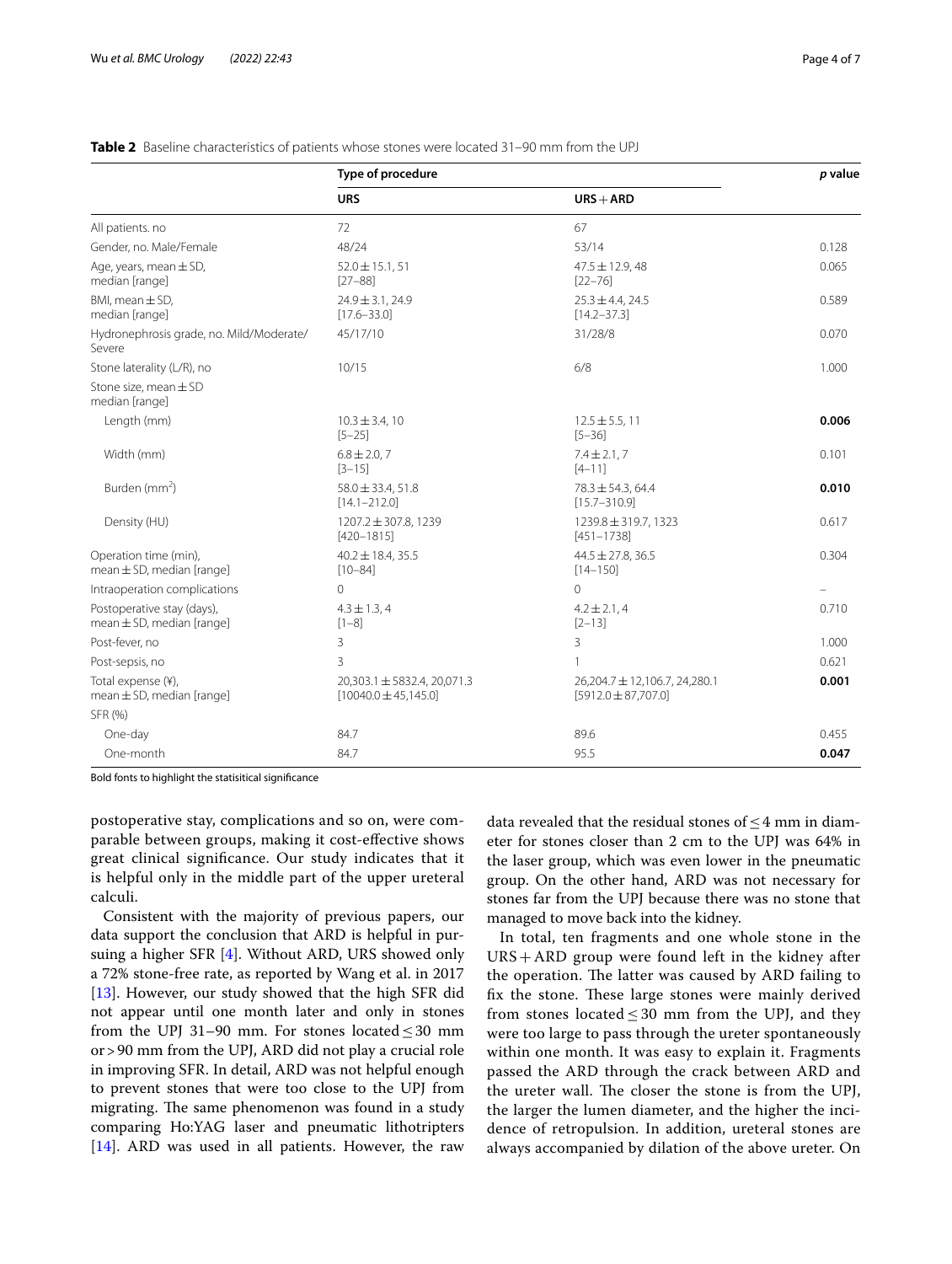|                                                             | Type of procedure                                        |                                                          | p value |
|-------------------------------------------------------------|----------------------------------------------------------|----------------------------------------------------------|---------|
|                                                             | <b>URS</b>                                               | $URS + ARD$                                              |         |
| All patients. no                                            | 22                                                       | 14                                                       |         |
| Gender, no. Male/Female                                     | 19/3                                                     | 13/1                                                     | 1.000   |
| Age, years, mean $\pm$ SD,<br>median [range]                | $51.0 \pm 14.4, 50.5$<br>$[27 - 86]$                     | $46.7 \pm 12.3, 50.5$<br>$[25 - 64]$                     | 0.390   |
| BMI, mean $\pm$ SD,<br>median [range]                       | $24.8 \pm 3.5$ , 24.0<br>$[15.6 - 31.2]$                 | $24.0 \pm 1.9$ , 23.7<br>$[21.5 - 26.7]$                 | 0.482   |
| Hydronephrosis grade, no. Mild/Moderate/<br>Severe          | 11/6/5                                                   | 9/4/1                                                    | 0.457   |
| Stone laterality (L/R), no                                  | 10/15                                                    | 6/8                                                      | 1.000   |
| Stone size, mean ± SD<br>median [range]                     |                                                          |                                                          |         |
| Length (mm)                                                 | $12.2 \pm 3.9, 12$<br>$[5 - 20]$                         | $11.0 \pm 3.3, 12$<br>$[4 - 15]$                         | 0.351   |
| Width (mm)                                                  | $7.5 \pm 2.3, 8$<br>$[3 - 11]$                           | $6.5 \pm 1.6, 6$<br>$[3-9]$                              | 0.163   |
| Burden (mm <sup>2</sup> )                                   | $75.4 \pm 35.6$ , 75.4<br>$[11.8 - 141.3]$               | $58.4 \pm 24.2, 63.6$<br>$[9.4 - 91.9]$                  | 0.127   |
| Density (HU)                                                | $1266.3 \pm 266.8$ , 1330.5<br>$[775 - 1630]$            | 1149.9 ± 237.6, 1157<br>$[782 - 1530]$                   | 0.300   |
| Operation time (min),<br>$mean \pm SD$ , median [range]     | $38.1 \pm 19.8$ , 35<br>$[14 - 90]$                      | $46.3 \pm 13.1, 44$<br>$[25 - 67]$                       | 0.210   |
| Intraoperation complications                                | $\Omega$                                                 | $\Omega$                                                 |         |
| Postoperative stay (days),<br>$mean \pm SD, median [range]$ | $3.8 \pm 1.5, 3$<br>$[2 - 7]$                            | $3.7 \pm 1.4$ , 3.5<br>$[1-6]$                           | 0.841   |
| Post-fever, no                                              | $\mathbf 0$                                              | $\overline{0}$                                           |         |
| Post-sepsis, no                                             | $\mathbf 0$                                              | $\mathbf{0}$                                             |         |
| Total expense (¥),<br>mean $\pm$ SD, median [range]         | 19,389.6 ± 4841.9, 19,365.4<br>$[12,566.0 \pm 27,265.0]$ | 24,127.0 ± 4938.1, 24,621.7<br>$[16,076.0 \pm 32,041.0]$ | 0.011   |
| SFR (%)                                                     |                                                          |                                                          |         |
| One-day                                                     | 100.0                                                    | 100.0                                                    |         |
| One-month                                                   | 100.0                                                    | 100.0                                                    |         |

## <span id="page-4-0"></span>**Table 3** Baseline characteristics of patients whose stones were located >90 mm from the UPJ

Bold fonts to highlight the statisitical signifcance

|                                   | Type of procedure |               | p value |
|-----------------------------------|-------------------|---------------|---------|
|                                   | <b>URS</b>        | $URS + ARD$   |         |
| Stones from UPJ (mm)              |                   |               |         |
| $<$ 30                            |                   |               |         |
| Residual stone <sup>a</sup> , No  | 5                 | 4             |         |
| Diameter (mm)                     | $8.8 + 2.9$       | $6.0 + 2.2$   | 0.158   |
| Spontaneous pass, No              | $\left( \right)$  |               | 0.444   |
| $31 - 90$                         |                   |               |         |
| Residual stone <sup>a</sup> , No  | 11                | 7             |         |
| Diameter (mm)                     | $8.0 \pm 3.1$     | $4.9 \pm 2.2$ | 0.035   |
| Spontaneous pass, No              | 0                 | 4             | 0.011   |
| >90                               |                   |               |         |
| Residual stones <sup>a</sup> , No | 0                 | 0             |         |

<span id="page-4-1"></span>**Table 4** Prognosis of residual stones within one month according to stone locations

Bold fonts to highlight the statisitical signifcance

<sup>a</sup> Evaluated at the time of one day after operation

the other hand, each kind of ARD has its own working radius and mesh size. The largest open diameter of the NTrap used in this study was 15 mm. It was large enough for most positions. However, the uppermost ureter could not completely block the greatly dilated lumen. Meanwhile, the chance for urologists to relocate the moved stones was very small among those stones that were too close to the UPJ, so it was easy to result in a large size of stone left and consequently a low stonefree rate. For stones from UPJ > 90 mm, both modalities achieved a 100% SFR. Even without ARD, there were ample opportunities for urologists to relocate the migrated stone, if there was.

Sorts of efforts have been made to reduce or avoid retropulsion. Patel RM et al. conducted an in vitro trial and reported that ureteral stone gravity worked well in the proper position  $[6]$ . They suggested increasing the patients incline angel. Anterograde irrigation,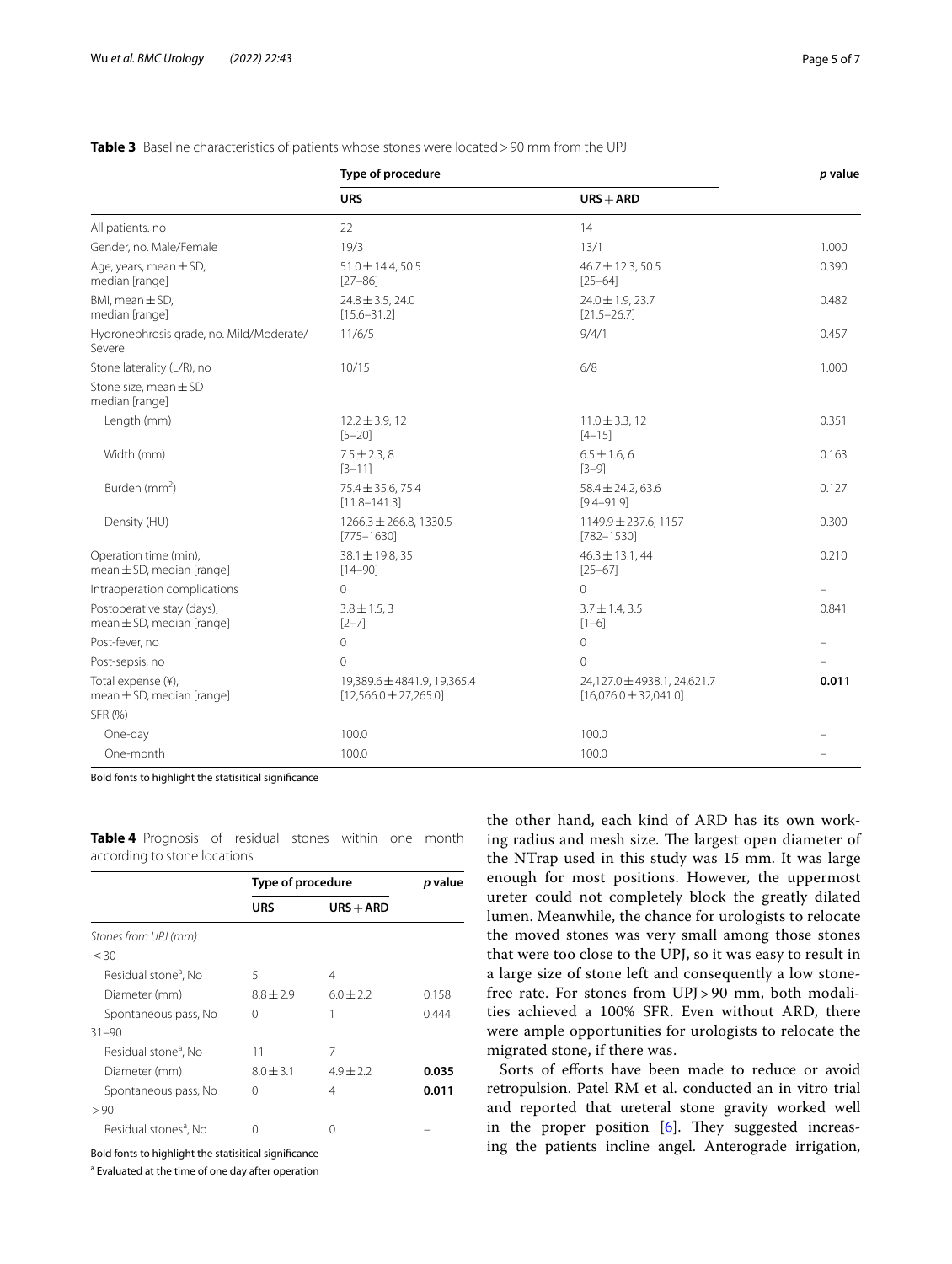Trendelenburg position, negative pressure, "Guidewire-Coil"-Technique and so on have also been published as useful to reduce retropulsion  $[5, 15-17]$  $[5, 15-17]$  $[5, 15-17]$  $[5, 15-17]$ . However, these methods currently could hardly provide an enormous promotion similar to ARD or are held back by additional requirements.

There are many kinds of anti-retropulsive devices. They mostly work in a similar way. They block the ureter or fix the stone. The subtle difference lies in convenience, cost, materials, etc. The majority of prior studies reached unanimous conclusions regardless of the types of ARDs, such as N-Trap and Stone Cone  $[18]$ . Devices are similar in terms of preventing proximal stone migration [\[19](#page-6-13)]. Therefore, we have reason to believe that the conclusion is applicable to other products.

Unexpectedly, expenses did not show a marked difference between the two groups in Table [1](#page-2-0). However, we found that the median expense in the URS+ARD group was approximately 4,000 ¥ more than that in the URS group, which was the price of the ARD. The reason for this was probably incidental errors. The number of cases was small. The difference in the stone-free rate at Day one was not apparent, possibly because of the criteria that none of the debris could be present. Many other congeneric articles defined fragments of  $\leq$  4 mm or 2 mm as stonefree, which were reported as clinically insignifcant stones [\[20\]](#page-6-14).

In summary, it was not cost-efective to use ARD in all proximal stones. Flexible ureteroscopy, extracorporeal shockwave lithotripsy or percutaneous nephrolithotomy might be an alternative for uppermost ureteral stones [[21,](#page-6-15) [22\]](#page-6-16). For proximal stones far from the UPJ, there was no need to use the ARD. For proximal ureteral stones located in the middle, ARD was strongly recommended.

The main limitations of the study were its retrospective design and low sample size in a single centre. Only one device was tested. It was not enough. In further research, we will include more kinds of ARD. Furthermore, we had no direct data about the ureteral lumen diameter. The proportions of impacted stone and stone compositions were also unknown. The distance of stones from the UPJ was replaced by the vertical dimension, which might lead to bias. Moreover, SFR judged by KUB was not precise enough. Finally, cost analysis is very superfcial, and a more convincing evaluation is needed.

## **Conclusion**

Anti-retropulsive devices are indeed helpful in preventing stones from migrating and achieving a high stonefree rate, and the efect in the middle part of the proximal ureter is signifcant, but they might not be cost-efective

for proximal ureteral stones that are too close to or far from the UPJ.

#### **Abbreviations**

URS: Ureteroscopy; ARD: Anti-retropulsive device; UPJ: Ureteropelvic junction; SFR: Stone-free rate; KUB: Plain flm of kidney-ureter-bladder.

#### **Supplementary Information**

The online version contains supplementary material available at [https://doi.](https://doi.org/10.1186/s12894-022-00995-9) [org/10.1186/s12894-022-00995-9](https://doi.org/10.1186/s12894-022-00995-9).

<span id="page-5-4"></span>**Additional fle 1: Figure S1.** Appearance of the used N-trap.

#### **Acknowledgements**

We thank to all of our coauthors

#### **Authors' contributions**

WSW: Data collection, data analysis, manuscript writing; JQZ: Project development, manuscript editing; RY: Data collection; XML: Data collection; XY: Project development, Manuscript editing, Data management, Data analysis. All authors read and approved the fnal manuscript.

#### **Funding**

None.

#### **Availability of data and materials**

The datasets generated and/or analysed during the current study are not publicly available due to limitations of ethical approval involving the patient data and anonymity but are available from the corresponding author upon reasonable request.

#### **Declarations**

#### **Ethics approval and consent to participate**

All procedures were performed under the permission of the ethics committee of Tongji Hospital, Tongji Medical College, Huazhong University of Science and Technology (TJ-IRB20191205). All methods were performed in accordance with the relevant guidelines and regulations. Patient consent was waived due to the anonymous study design (Ethics Committee of Tongji Hospital, Tongji Medical College, Huazhong University of Science and Technology).

#### **Consent for publication**

Not applicable.

#### **Competing interests**

The authors declare that they have no competing interests.

Received: 29 June 2021 Accepted: 14 March 2022 Published online: 24 March 2022

#### **References**

- <span id="page-5-0"></span>1. Türk C, Petřík A, Sarica K, et al. EAU guidelines on interventional treatment for urolithiasis. Eur Urol. 2016;69(3):475–82.
- <span id="page-5-1"></span>2. Pietropaolo A, Proietti S, Geraghty R, et al. Trends of "urolithiasis: interventions, simulation, and laser technology" over the last 16 years (2000–2015) as published in the literature (PubMed): a systematic review from European section of Uro-technology (ESUT). World J Urol. 2017;35(11):1651–8.
- <span id="page-5-2"></span>3. Perez Castro E, Osther PJ, Jinga V, et al. Diferences in ureteroscopic stone treatment and outcomes for distal, mid-, proximal, or multiple ureteral locations: the Clinical Research Office of the Endourological Society ureteroscopy global study. Eur Urol. 2014;66(1):102–9.
- <span id="page-5-3"></span>4. Saussine C, Andonian S, Pacík D, et al. Worldwide use of antiretropulsive techniques: observations from the clinical research office of